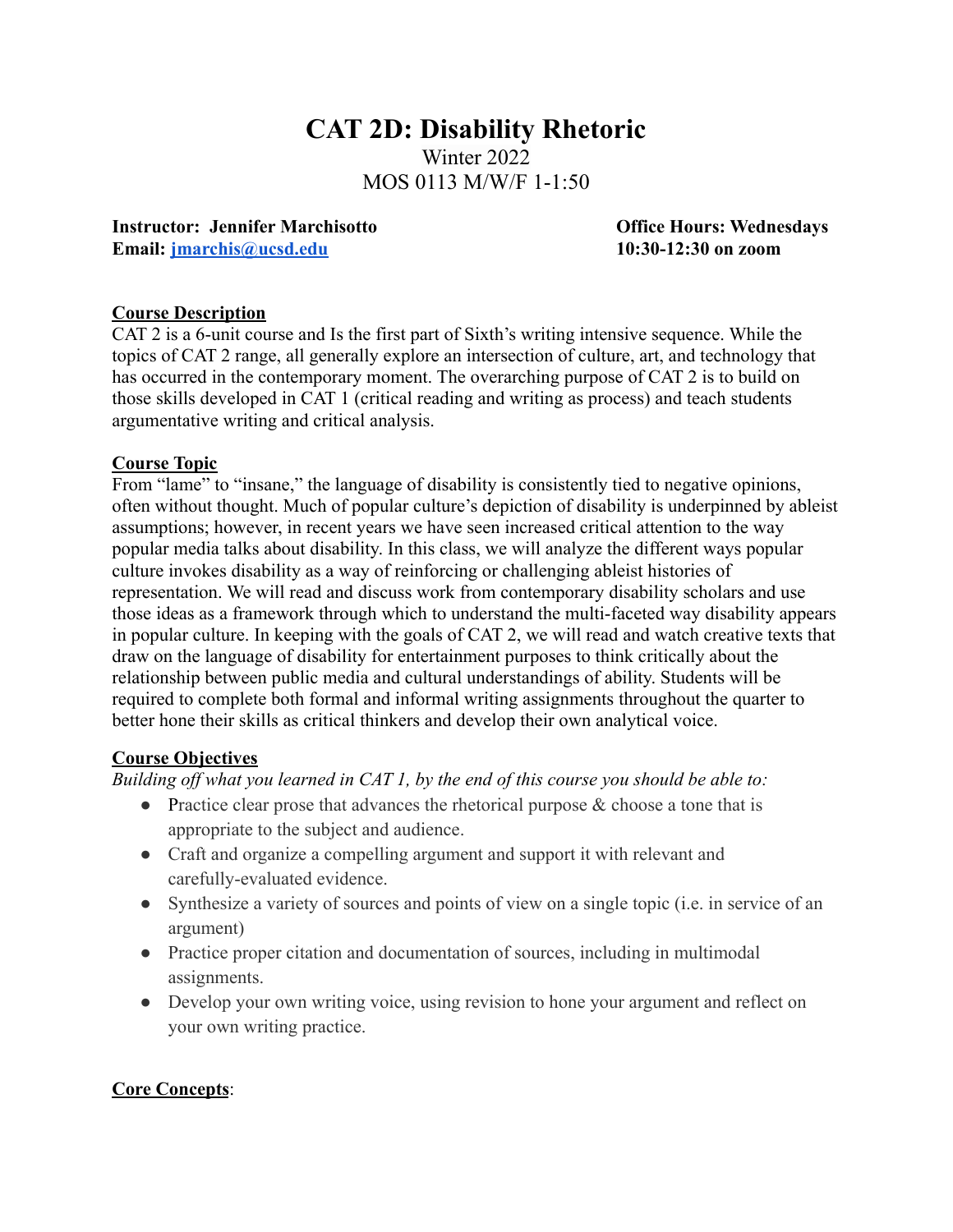*By the end of CAT 2, you should be able to understand and define the following terms/ideas:*

- Genre & Medium/Mode
- Interdisciplinarity
- Form & Content
- Parts of an Argument

# **Required Texts/Technology**

- Access to Canvas
- *They Say, I Say* CAT Edition
- *● Netflix* subscription

### **Program Policies**

### **On Inclusion and Creating an Equitable Classroom:**

Please note that in this class, we will discuss the politics of race and gender, among other intersections of identity, such as class and sexuality. These conversations can be difficult, thus, I expect you to practice respect, listening, patience, and kindness with and towards each other. This includes how you speak to both me (your professor), your TA, and your fellow classmates. In this course, your ideas may be challenged and I ask that you are open to that challenge, meeting it with intellectual curiosity, respect for others' ideas and experiences, and empathy. I believe that ethical argumentation is imperative to a civil and just society and that is a value that I hope we form, instill, and engage with in this course. This is all to say, disagree with each other, with me, with your TA, but do so in a way that respectfully engages the other person's ideas. "

### **Etiquette and Conduct:**

CAT students are expected to comply with the UCSD [Principles of Community.](https://ucsd.edu/about/principles.html) In light of the on-going impact COVID-19 is having on all of our lives, please find below additional information on respectful engagement as part of both in-person and remote classroom spaces.

- Be respectful and kind to classmates and the instructor at all times. Our class will often deal with sensitive issues. While I neither expect nor wish students to always agree on ideas, differences of opinion need to be discussed considerately. Any individual who, as a result of their words or behavior, silences their classmates will be held accountable.
- *Respect Diversity*. Be sensitive to the rich and diverse, multi-cultural community in which we are participating, and show respect to authors and fellow attendees at all times. Please avoid any language that is—or that could be construed as—offensive toward others. Racist, sexist, and heterosexist comments are unacceptable, as are derogatory and/or sarcastic comments and jokes directed at religious beliefs, disabilities, weight, and age.
- Remember that it may sometimes be difficult to understand tone in written responses and consider how your audience might interpret your response in a remote context.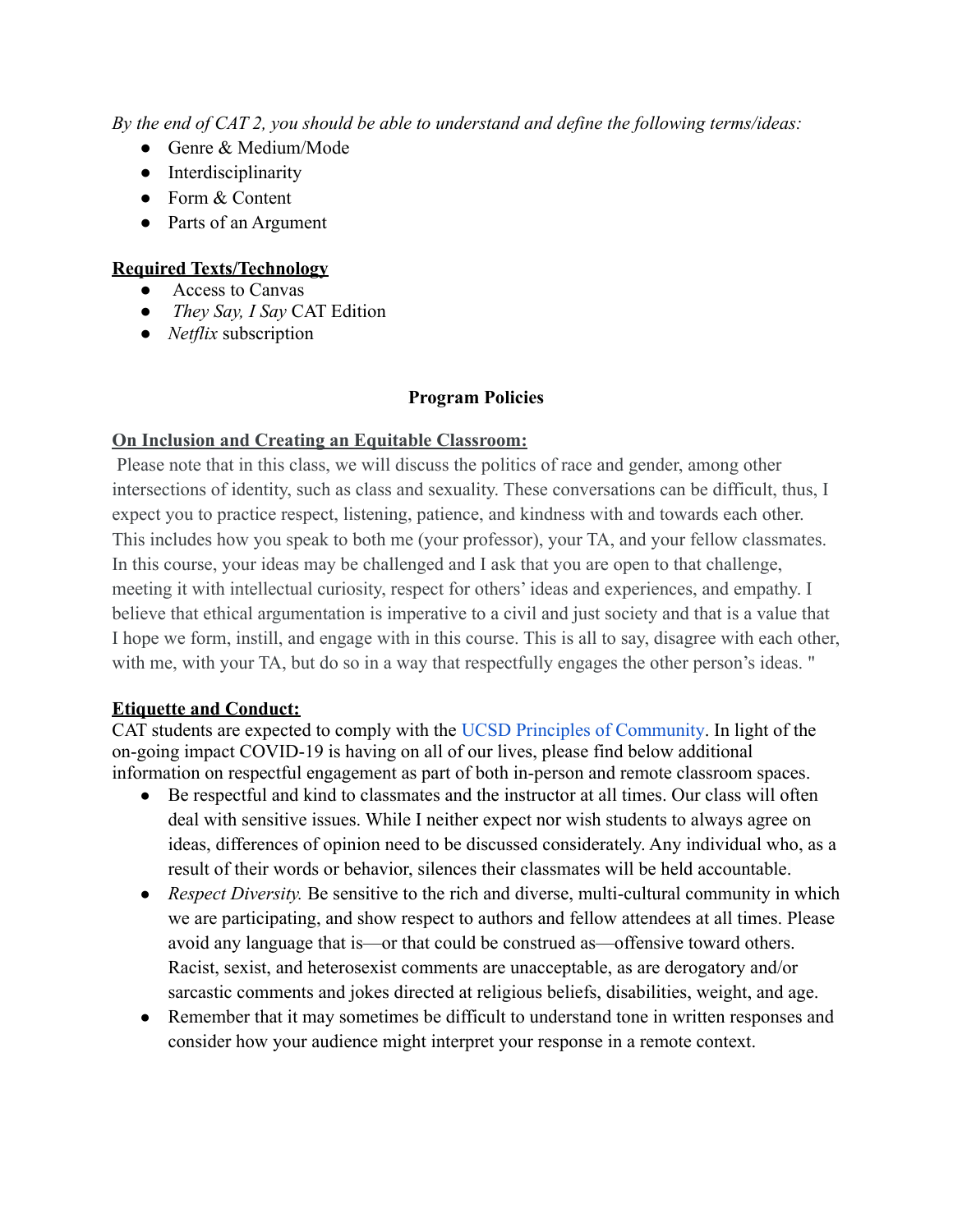• If any student posts content to the course website that violates UCSD's Principles of Community, the post will be removed and your instructor will reach out to the author via email to discuss the issue.

#### **Accommodations:**

Everyone should have the opportunity to succeed and learn during our time together. My goal is to make full participation and success in this class accessible to all students. If there is any feature of this course, from the readings to the assignments to the way we work together in class, that could be made more accessible to you, please discuss it with me as soon as possible. I am willing to consider any modification that will enable you to experience the class more effectively. You do *not* have to disclose or document any disability or illness, physical or mental, to me or to anyone else in order to discuss accommodations with me.

In addition, there are many resources available to you through UCSD. The peer tutors at the Writing Center can help you with any writing assignment at any stage of the writing process, from brainstorming to final revisions. The Office of Academic Support & Instructional Services (OASIS) offers tutoring and support in both academic subjects and study skills. Both of these resources exist to help you get the most out of your education, and are highly recommended for *all* students. If you have a documented disability, the Office for Students with Disabilities (OSD) can support you in identifying and requesting relevant accommodations. Contact the OSD for further information: http://disabilities.ucsd.edu

According to the Office for Students with Disabilities (OSD), "Students requesting accommodations for this course due to a disability must provide a current Authorization for Accommodation (AFA) letter issued by the OSD. Students are required to present their AFA letters to the MCWP Program Representative/OSD liaison in advance so that accommodations can be arranged." Contact OSD at (858) 534-4382, osd@ucsd.edu. Per university policy, OSD accommodations are not retroactive. The CAT OSD liaison is Lynette Brossard: [lbrossard@ucsd.edu](mailto:lbrossard@ucsd.edu).

### **Communication**

In CAT, it is our hope that in this course we will develop a supportive learning community that fosters discussion, engagement, and excitement. Often, we will engage in the course material through the sharing of ideas, questions, and personal experiences. "Honesty, listening for understanding, a willingness to share your ideas, and respect for self and others" are basic guidelines that can help create a positive learning environment. Your participation and feedback is important to the success of the course and I welcome your thoughts throughout the term on how we might improve class processes that will encourage effective communication and dialogue.

### **CalFresh & Basic Needs Information**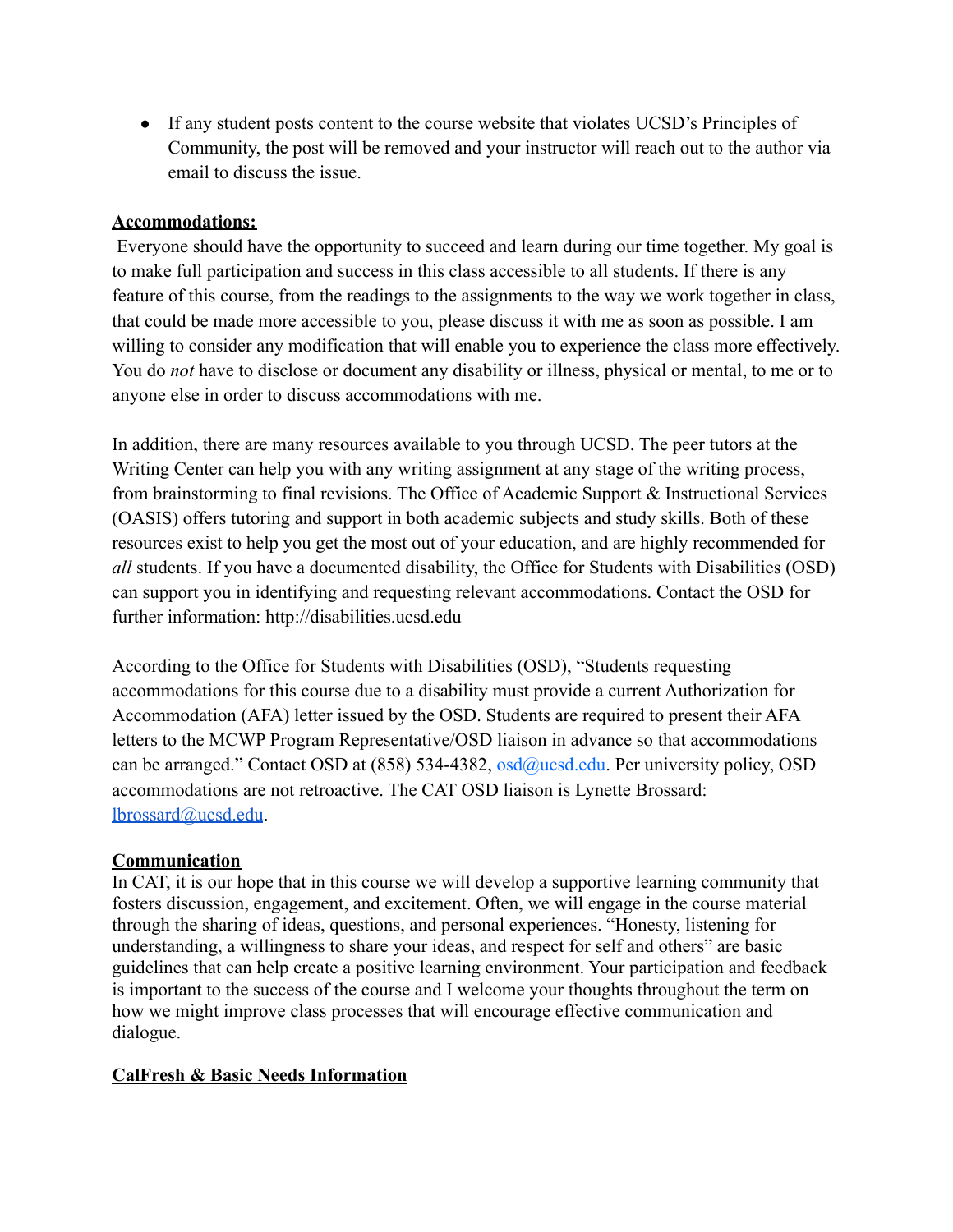If you are facing food insecurity, we encourage you to contact **calfresh@ucsd.edu**, call (858) 246-5581, or visit the [CalFresh Website](https://basicneeds.ucsd.edu/food-security/calfresh/index.html). For more information on food and housing resources, please visit the [Basic Needs Center](https://basicneeds.ucsd.edu/) or **The HUB Basic Needs Center** located at the Original Student Center, Building A, Room E-100, to the left of the Triton Food Pantry.

### **Assignment Submission and Late Work**

- All major assignments require you to submit a rough draft before the final due date. While the draft does not count towards your grade, failure to submit a draft will result in the loss of a letter grade on the final submission.
- In order to receive a letter grade, all assignments must be submitted through Turnitin on Canvas.
- For each day a draft is late, including weekends, your grade goes down by ⅓ of a letter. If the assignment is more than a week late, you will receive an F on the assignment.

### **Academic Integrity**

UCSD has a university-wide Policy on Integrity of Scholarship, published annually in the General Catalog, and online [https://academicintegrity.ucsd.edu/.](https://academicintegrity.ucsd.edu/) All students must read and be familiar with this Policy. All suspected violations of academic integrity will be reported to UCSD's Academic Integrity Coordinator. Students found to have violated UCSD's standards for academic integrity may include suspension or dismissal, and academic sanctions may include failure of the assignment or failure of the course.

# **Course Policies**

# **Peer Review, Self-Evaluation, and Reflection**

Self-assessment, reflection, and collaboration are core components of the first year writing program at UCSD. In this class (and CAT broadly), you will do a fair amount of peer review, revision, working in groups, and reflection on your work. That is, be prepared both to receive and offer constructive criticism and re-work your writing, presentations, etc.

- Peer Review will happen regularly, so be prepared to work with your peers and offer constructive critique and receive feedback.
- Revision will be a crucial component of each major assignment. Failure to revise an assignment and/or participate in peer review will lower your final assignment grade by ⅓ a letter grade.
- Self-Evaluations and Reflections are also a crucial part of this course. I will ask you do reflections on your work throughout the term and a final reflective portfolio. If you fail to do a reflection, it will lower your final assignment grade by ⅓ a letter grade.
- Grade Contesting Policy (Must be done before Monday of Finals Week).

# **Participation**

Participation and attendance in lecture and discussions are very important. Lecture attendance ensures that you understand and can ask questions about the specificities of your topic. Discussion sections build community and provide a space to work through your ideas and engage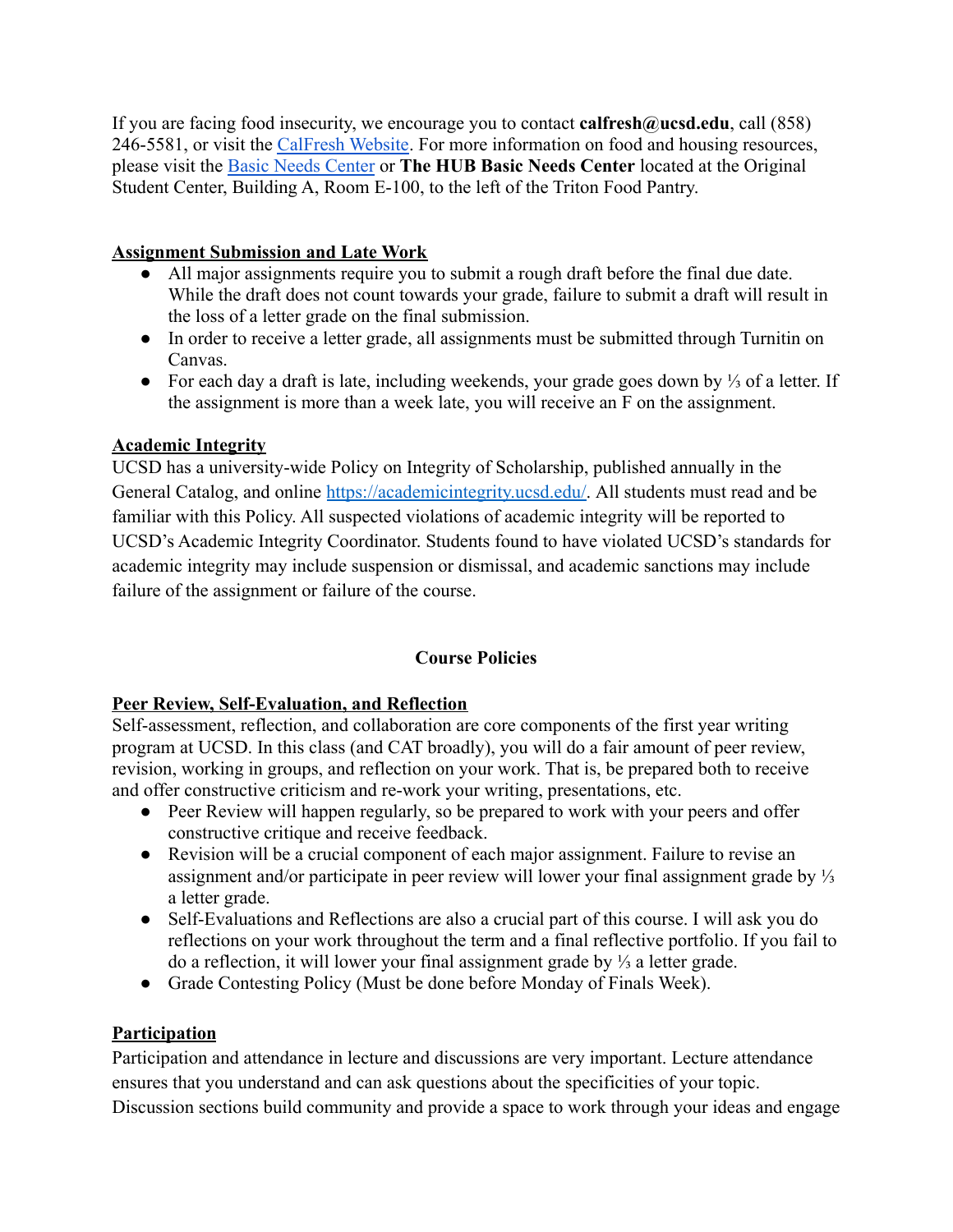with your peers. Work done during these times contributes to your overall participation grade as well as to your assignment grades.

If you must miss lecture or discussion, please contact your peers and teaching assistant about what you miss.

## *For Section:*

● You are allowed 4 unexcused absences (i.e. 2 weeks of CAT 2). For every absence after 4, you will lose 1/3 a letter grade of your overall grade.

# **Engagement**

CAT courses are designed to support and strengthen your communication and thinking skills. Your participation in the course is required for the development of these skills and will be assessed according to the following rubric:

**Excellent** (10)-You are well prepared for lecture and section, demonstrated by: having all your materials; consistently contributing to discussion; asking productive questions; listening actively and taking notes; engaging in group work; supporting and respecting other students; respecting TAs, the instructor and course material; attending office hours; coming to lecture and section on time and staying for the entire class time; taking responsibility for any work or material missed if absent; overall proactive.

**Good (9) -** You are usually prepared for lecture and section, demonstrated by: contributing to discussion; listening actively; engaging in group work; respecting other students; respecting TAs, the instructor, and course material; mostly coming to lecture and section on time and staying for the entire class time; overall responsible.

**Adequate (8) -** You are inconsistently prepared for lecture and section, demonstrated by: rarely contributing to discussion; missing materials; managing time poorly; working well with others, but unable to contribute fairly; respecting TAs, instructor, and course materials; mostly coming to lecture and section on time and staying for the entire class time; overall, inconsistent.

**Developing** (7) **-** You are physically present but mentally disengaged from the course, demonstrated by: never contributing to discussion in lecture or section; consistently coming to class late or leaving early; working well with others, but unable to contribute fairly; failing to develop any relationships with TAs and/or instructor; overall, disengaged.

**Unacceptable (5) -** You demonstrate through behavior and/or language that you are uninterested in learning; or, alternatively, you are regularly disrespectful of other students, TAs, the instructor, or course material.

# **Assignments and Grade Breakdown**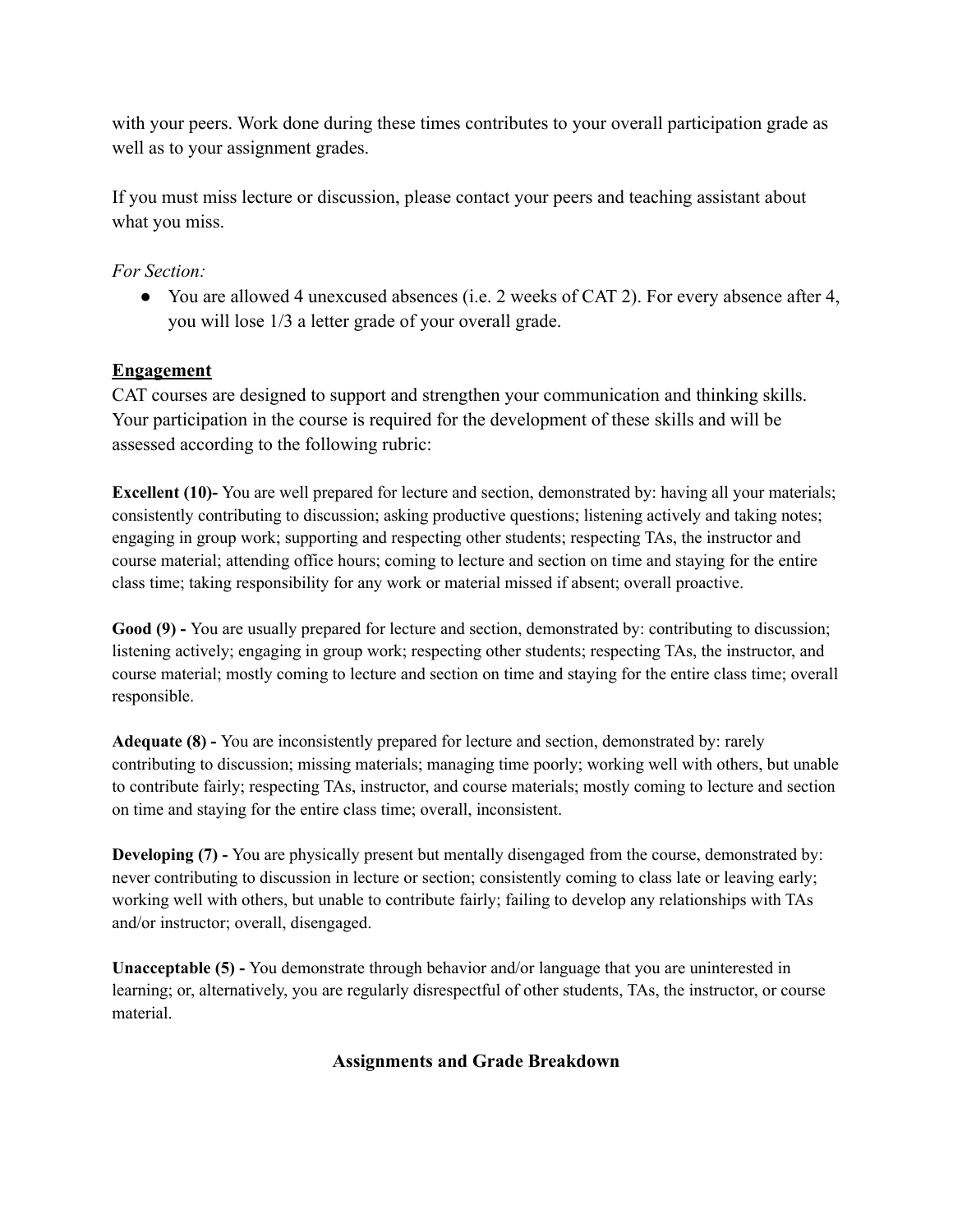### Major Assignments - 60%

- 1. #Analysis Paper
- 2. Synthesis Paper
- 3. Portfolio Reflection

### Minor Assignments - 30%

- 1. Annotation Assignment
- 2. Defining Disability
- 3. Primary source analysis

Engagement - 10% *(includes the Library tutorial)*

### **Grading Policies**

- Failure to turn in the major writing assignments will result in a failure of the course, regardless of numerical grade.
- Grades are assigned by letter and correspond to specific numerical percentages. Limitations on possible points enable more effective holistic grading on essay assignments, as well as discourage arguments over points.

| Assignment<br>Type      | Excellent | Good     | Adequate     | Developing | Incomplete or<br>Inappropriate |
|-------------------------|-----------|----------|--------------|------------|--------------------------------|
| Major                   | $A+ = 97$ | $B+=87$  | $C_{+} = 77$ |            | $F = 50$                       |
|                         | $A = 95$  | $B = 85$ | $C = 75$     | $D = 65$   |                                |
|                         | $A = 91$  | $B - 81$ | $C = 71$     |            |                                |
| Minor                   | 10        | 9        | 8            | 7          | 5                              |
| Complete/<br>Incomplete |           | 10       |              |            | $\boldsymbol{0}$               |

- For purposes of **final course grades** as calculated by Canvas's gradebook the following ranges will determine letter grades submitted to eGrades:
	- $O \left( A + (96.6 100) \right)$
	- $O \left( \frac{93.6 96.5}{2} \right)$
	- $O \left( A (89.6 93.5) \right)$
	- $O$  B+ (86.6-89.5)
	- $O$  B (83.6-86.5)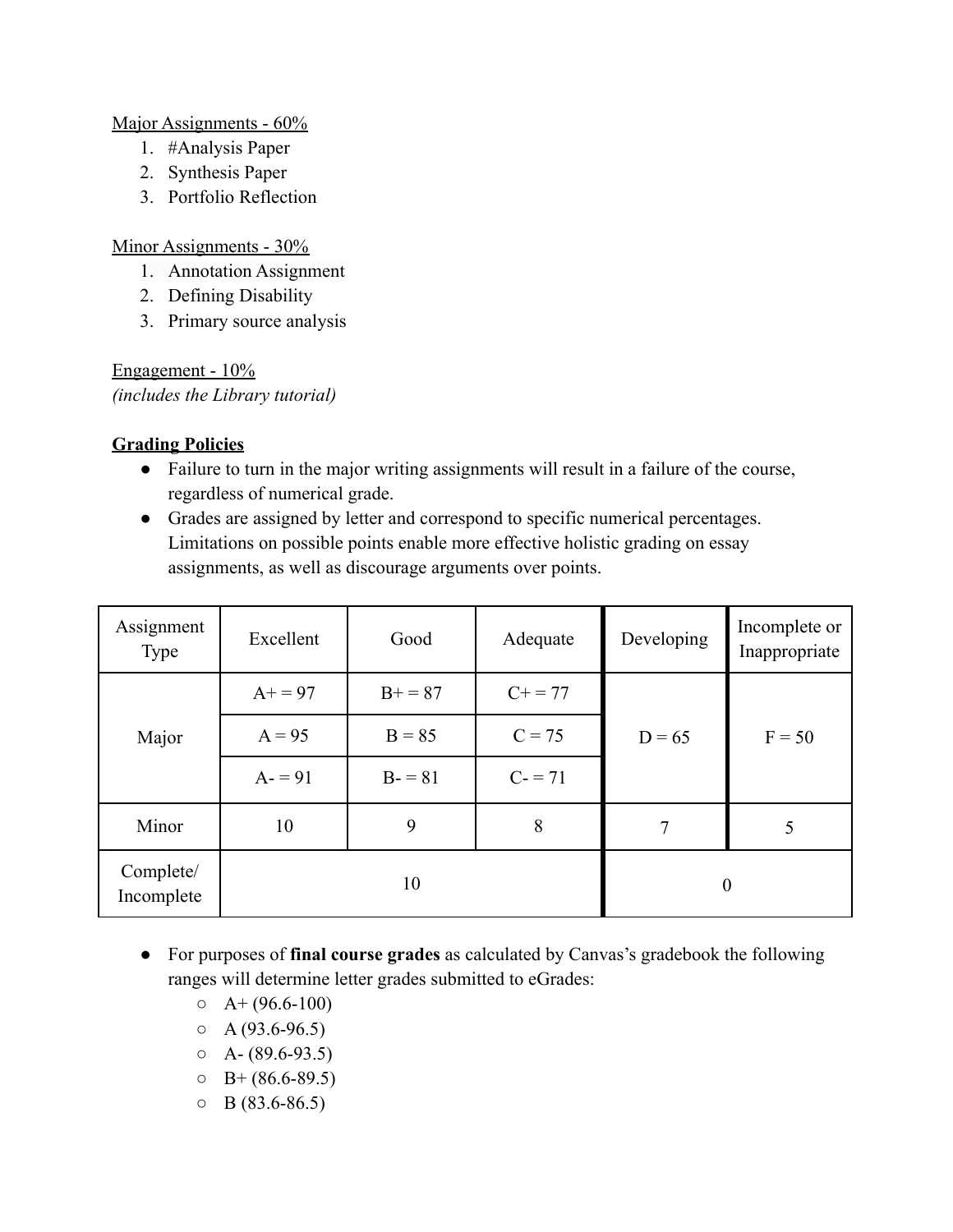- $O$  B- (79.6-83.5)
- $O \left( + (76.6 79.5) \right)$
- $\circ$  C (73.6-76.5)
- $O \quad C (69.6 73.5)$
- $O$  D (60-69.5)
- $O$  F (0-59.9)
- All disputes over grades must be conducted according to the following guidelines:
	- **○ Wait 48 hours after receiving a grade before disputing it.**
	- Contact your TA for an appointment to discuss the grade.
	- Attend your appointment having read the TA's comments and the CAT rubric thoroughly.
	- Only after you have discussed your essay with your TA may you request a regrade from the course instructor. To request a regrade you must write a letter to the istructor stating your case and providing specific evidence as to why you believe your grade should be changed. Such evidence must discuss elements of your writing, including thesis, use of analysis, organization, and argumentation.

| <b>TA</b> Name       | Section $#$     | Day/Time      | Location         | Email               |
|----------------------|-----------------|---------------|------------------|---------------------|
| Ryne Heslin          | D <sub>01</sub> | MW/8-8:50am   | <b>HSS 1128B</b> | rheslin@ucsd.edu    |
| Ryne Heslin          | D <sub>02</sub> | MW/9-9:50am   | <b>HSS 1128B</b> | rheslin@ucsd.edu    |
| Ryne Heslin          | D <sub>03</sub> | MW/10-10:50am | <b>HSS 1128B</b> | rheslin@ucsd.edu    |
| Jess Silbaugh-Cowdin | D <sub>04</sub> | MW/11-11:50am | <b>HSS 1128B</b> | jsilbaug@ucsd.edu   |
| Ryne Heslin          | D <sub>05</sub> | MW/12-12:50pm | <b>HSS 1128B</b> | rheslin@ucsd.edu    |
| Jess Silbaugh-Cowdin | D <sub>06</sub> | $MW/2-2:50pm$ | <b>HSS 1138</b>  | jsilbaug@ucsd.edu   |
| Xiaojiao Wang        | D <sub>07</sub> | $MW/3-3:50pm$ | <b>HSS 1138</b>  | $xi$ iw377@ucsd.edu |
| Xiaojiao Wang        | D <sub>08</sub> | $MW/4-4:50pm$ | <b>HSS 1138</b>  | $xiw377$ @ucsd.edu  |
| Denise Rodriguez     | D11             | $MW/2-2:50pm$ | U301 119         | dtrodrig@ucsd.edu   |
| Denise Rodriguez     | D <sub>12</sub> | $MW/3-3:50pm$ | U301 119         | dtrodrig@ucsd.edu   |
| Yi Liu               | D13             | MW/12-12:50pm | CTL B108         | yil $690$ @ucsd.edu |

# **TA Information**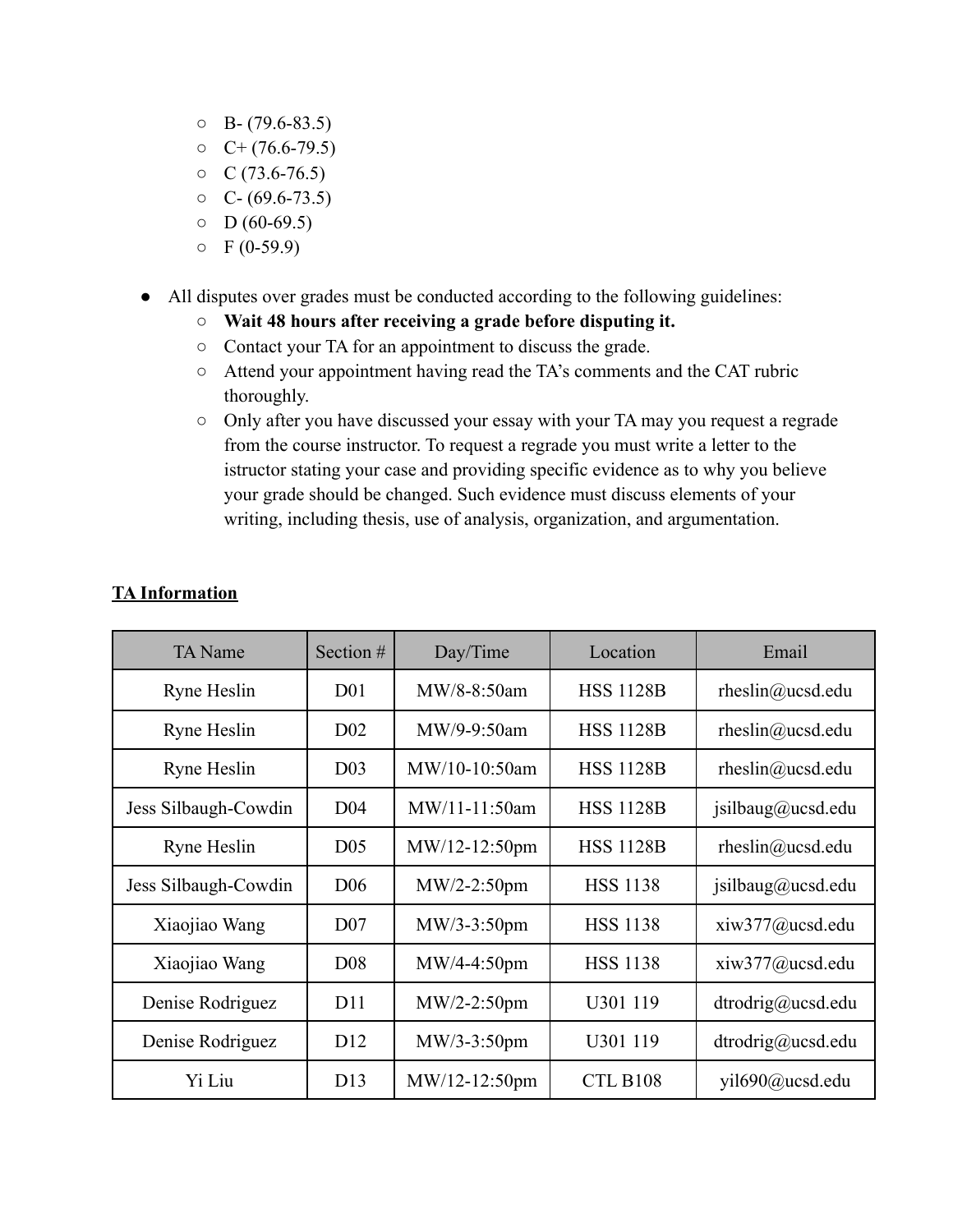| Yi Liu         | D <sub>14</sub> | $MW/2-2:50pm$ | <b>CTL B108</b> | yil690@ucsd.edu   |
|----------------|-----------------|---------------|-----------------|-------------------|
| Laura Thompson | D15             | $MW/3-3:50pm$ | CTL B108        | lbthomps@ucsd.edu |
| Laura Thompson | D <sub>16</sub> | $MW/5-5:50pm$ | <b>HSS 1138</b> | lbthomps@ucsd.edu |

### **Course Schedule (Subject to Change)**

### **Week 1 - Introduction to the course and defining (dis)ability**

### Monday: Introduction to the course

- Homework:
	- Read "[Encoding, Decoding"](https://drive.google.com/file/d/1tQCYgMKEjgkEv5C-DyIe76pssy3uu3sG/view?usp=sharing) by Stuart Hall and "[Disability](https://drive.google.com/file/d/13You8vZwwPR7r5zuQR5WKMydVnGCJdZW/view?usp=sharing)" from *Keywords for Disability Studies*

### Wednesday: What is Disability?

- Homework:
	- Read "[Constructing Normalcy"](https://drive.google.com/file/d/1RfZRZxdglzoIfERj0CRjADZ77PY1MVtX/view?usp=sharing) by Lennard Davis

### Friday: How do we make meaning?

- Homework:
	- *○* Watch *Crip Camp* on *Netflix*
	- Read ["Yes it \\*is\\* About Disability: Reflections on](https://disabilityvisibilityproject.com/2020/03/09/yes-it-is-about-disability-reflections-on-disability-and-media-criticism-after-sundance-2020/) Disability and Media Criticism [after Sundance 2020"](https://disabilityvisibilityproject.com/2020/03/09/yes-it-is-about-disability-reflections-on-disability-and-media-criticism-after-sundance-2020/) by Laura Dorwart

# **Week 2 - Supercrips & Inspiration Porn**

Monday: Discuss readings; go over Major Assignment 1: #Analysis assignment prompt

- Homework:
	- Watch Stella Young TED Talk: "[I'm Not Your Inspiration](https://www.ted.com/talks/stella_young_i_m_not_your_inspiration_thank_you_very_much?language=en) Thank You Very Much"
	- Read "[Tiny Tims and Super Crips](https://drive.google.com/file/d/1seG0Ks-0Rq1l-SmGA4BnxXzqTMOy6eAL/view?usp=sharing)" Joseph Shapiro
	- Read *TSIS* ch. 4 "Three Ways to Respond"

Wednesday: Primary source analysis and entering the conversation

- Homework:
	- Read "[Gabby Giffords and the Problem with Inspiration](https://www.thedailybeast.com/gabby-giffords-and-the-problem-with-inspiration-porn) Porn" by Elizabeth Heideman. If you are having trouble reading the source on the website you can find the full text [here](https://docs.google.com/document/d/1dM5C7bPdMRnz810actCkDF86TE-9cXzyiTZCwWDejAE/edit?usp=sharing).
	- Read *TSIS* ch. 7 "Saying why it matters"

Friday: Establishing an analytical viewpoint

- Homework:
	- Annotation Assignment due Friday 1/14 by midnight
	- Read "[Narrative Prosthesis and the Materiality of](https://drive.google.com/file/d/1anAIw-EgxFgHc7_0LegVvTYFQerQARWQ/view?usp=sharing) Metaphor" by David Mitchell and Sharon Snyder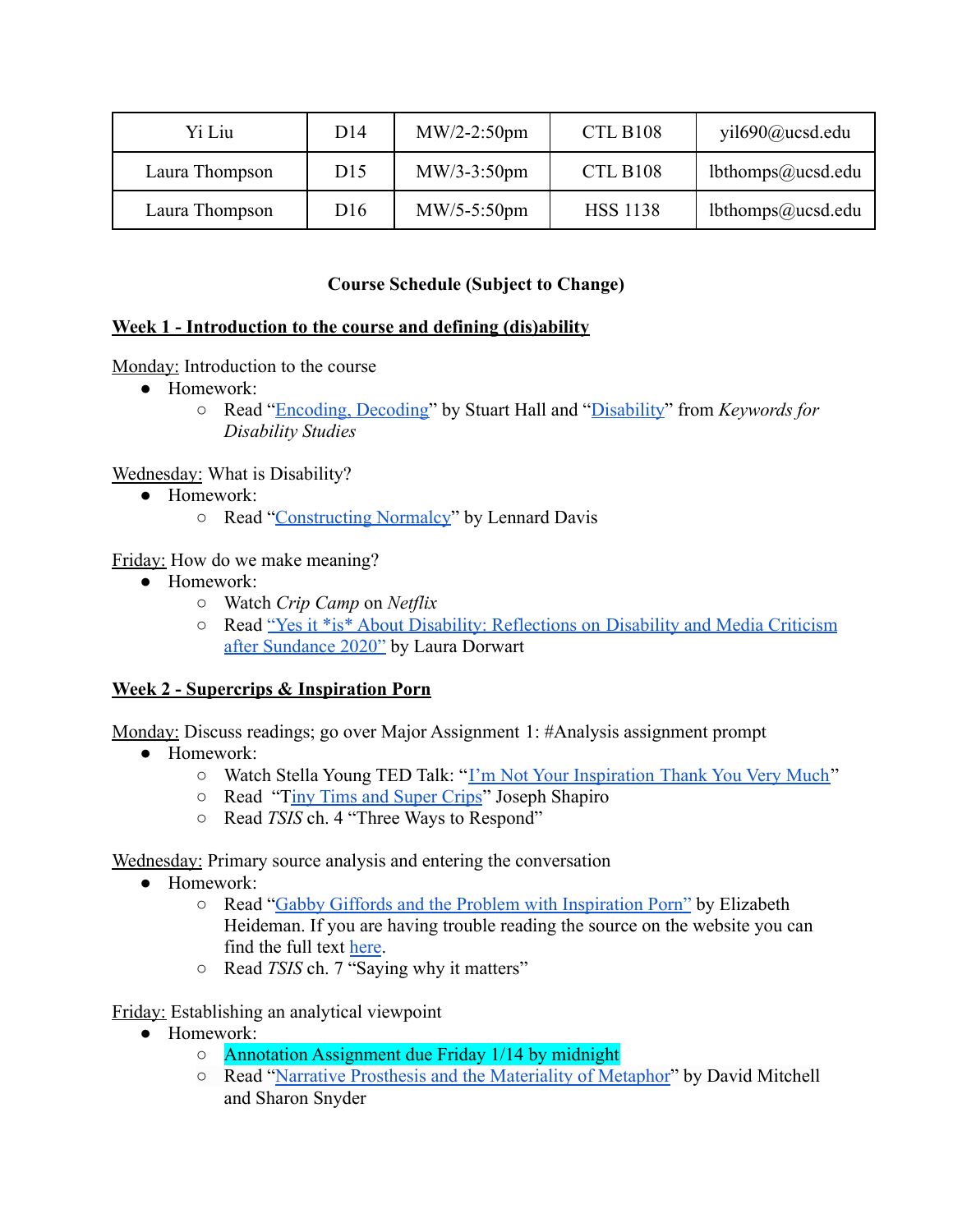### **Week 3 - Narrative Prosthesis**

Monday: NO CLASS - MLK Holiday

Tuesday: **Draft** of Major Assignment 1 (#Analysis) due Tuesday 1/18 by midnight

Wednesday: What is Narrative Prosthesis? *In section: peer response*

- Homework:
	- Continue revising Major Assignment 1 based on peer feedback

Friday: Close reading practice

- Homework:
	- Read Everelles and Minear "[Unspeakable Offenses](https://drive.google.com/file/d/1jpITLK3i5Sc-ckBuoknO-X8G6o8KivBv/view?usp=sharing)"
	- Read "[Queer](https://drive.google.com/file/d/1zd4LSXJHH_PjB3ONyDY9jl3-Yhzjv7hS/view?usp=sharing)" and ["Race](https://drive.google.com/file/d/1snIPgGMUtvIKv92CvQgDVAtEaLbx0KY6/view?usp=sharing)" from *Keywords for Disability Studies*

### **Week 4 - Intersectionality: Disability, Citizenship, and Blackness**

Monday: How do we talk about intersectionality?

- Homework:
	- Read "[Citizenship"](https://drive.google.com/file/d/1uBVhkAfQNWcPtZP0sBIxXskTBiBFF4j_/view?usp=sharing) from *Keywords for Disability Studies*
	- Read "[Oh Say Can You \\_\\_\\_\\_\\_\\_\\_\\_](https://drive.google.com/file/d/1seO79pJi3dWajCSfAdvJaK0pZ61e5ly6/view?usp=sharing)" by Jess Waggoner

Wednesday: Who gets a say?--Disability and Blackness

- Homework:
	- Read "[Introducing White Disability Studies: A Modest](https://drive.google.com/file/d/1UyvcHGeFL0UAGwoT2eg8PzbsfoBlAKuO/view?usp=sharing) Proposal" by Chris Bell
	- Read "[In Chadwick Boseman Disabled Black Kids Got](https://crutchesandspice.com/2020/08/29/in-chadwick-boseman-disabled-black-kids-got-their-superhero-the-tragedy-is-we-didnt-get-to-know-him-as-such/) Their Superhero, The [Tragedy Is We Didn't Get To Know Him As Such"](https://crutchesandspice.com/2020/08/29/in-chadwick-boseman-disabled-black-kids-got-their-superhero-the-tragedy-is-we-didnt-get-to-know-him-as-such/) by Imani
	- Read *TSIS* ch. 5 "Distinguishing what you say from what they say"

Friday: Disability and Blackness contd.

- Homework:
	- Minor Assignment #2 due Friday 1/28 by midnight
	- Read *TSIS* ch. 6: "Planting a naysayer in your text"
	- Read "[The Saccharine Sweet Lies of](https://disabilityvisibilityproject.com/2019/04/22/the-saccharine-sweet-lies-of-special-a-netflix-original-series/) *Special*, a Netflix Original Series"
	- Read "[My Body, My Closet](https://drive.google.com/file/d/1UKDEbbtkqOOG_0GQ0oCcgj2I9TtEWlre/view?usp=sharing)" by Ellen Samuels

### **Week 5 - Further Intersections: Gender and Sexuality**

Monday: Further Intersections

- Homework:
	- Watch *Nanette* by Hannah Gatsby on *Netflix*
	- Read "Vincent" by Anne Finger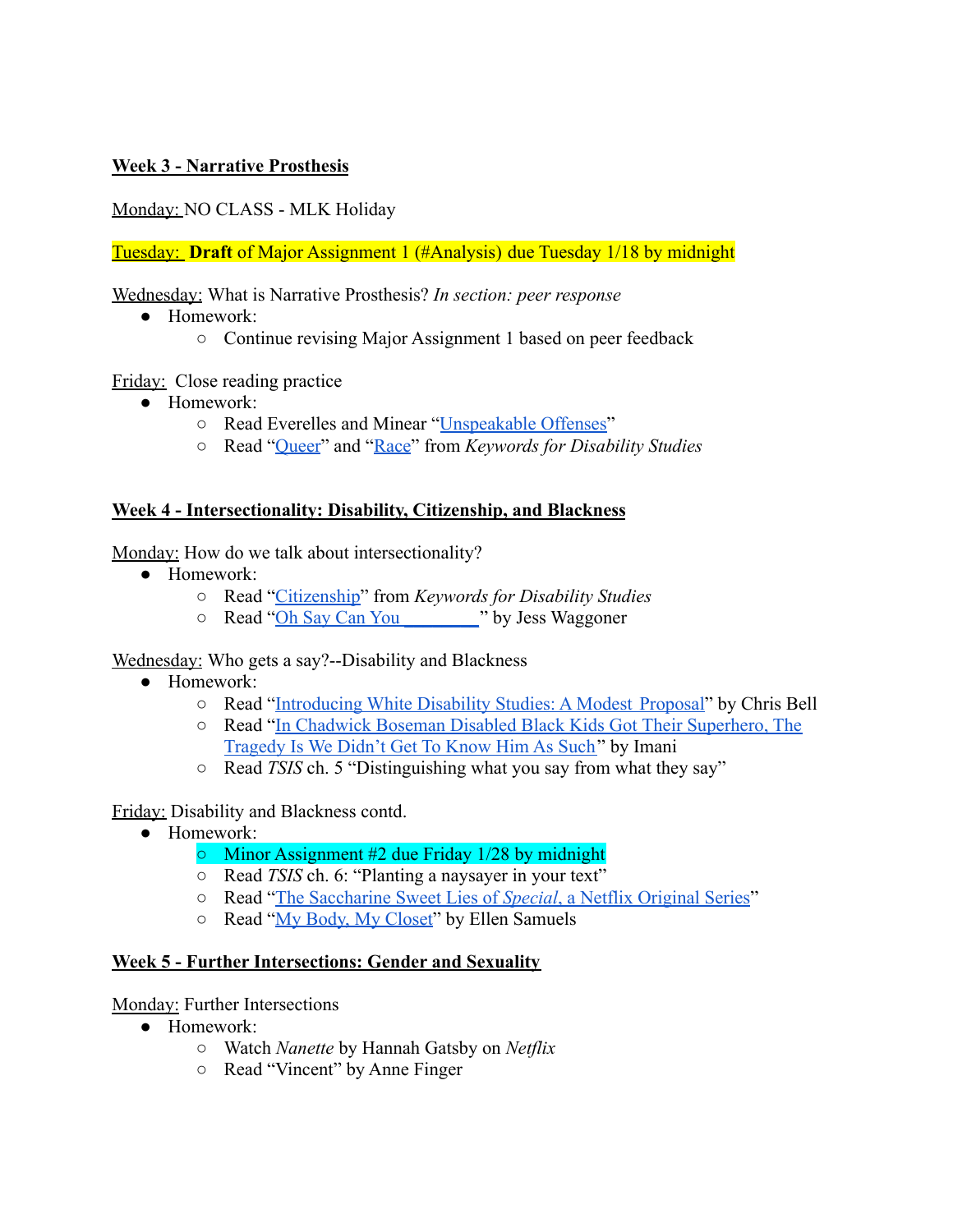○ Read *TSIS* ch. 8 "Connecting the parts"

Wednesday: How to navigate different perspectives

- Homework:
	- Finish revising Major Assignment 1: Textual Analysis

Friday: Entering an ongoing critical discussion

- Homework:
	- $\circ$  Final Draft of Major Assignment 1: #Analysis due Friday 2/4 at midnight
	- Read "Staring Back" by Rosmarie Garland-Thomson

### **Week 6 - Bodies on Display**

TSIS chapters for this week: Ch. 34 "Using Visuals, Incorporating Sound"

Monday: Synthesis; introduce prompt for Major Assignment 2

- Homework:
	- Read "There's a Mathematical Equation that Proves I'm Ugly" by Ariel Henley
	- Read "[Is the Beauty Industry Glossing Over Disability](https://www.allure.com/story/disability-inclusion-beauty-industry-advertising)" by Xian Horn

# Wednesday: Visuality and Disability

- Homework:
	- Watch "[My 12 Pairs of Legs"](https://www.ted.com/talks/aimee_mullins_my_12_pairs_of_legs?language=en) by Aimee Mullins (TED Talk)
	- Read *TSIS* ch. 34 "Using Visuals, Incorporating Sound"

Friday: Visuality and Disability contd.

- Homework:
	- Read *Mad at School*, "Introduction" by Margaret Price
	- Read "On the Rhetorics of Mental Disability" by Catherine Prendergast
	- Read "Madness" from *Keywords for Disability Studies*

### **Week 7 - The Bodymind**

TSIS Chapters for this week: Ch. 9 "Academic writing doesn't mean you can't use your own voice"

### Monday: Mad Studies

- Homework:
	- Read *Marbles* by Ellen Forney (selections)
	- Finish drafting Major Assignment 2

Draft of Major Assignment 2 (Synthesis Paper) is due by Wednesday 2/16 before section

# Wednesday: Synthesizing different perspectives

- Homework:
	- Continue revising Major Assignment 2 based on peer feedback
	- Read *TSIS* "Academic writing doesn't mean you can't use your own voice"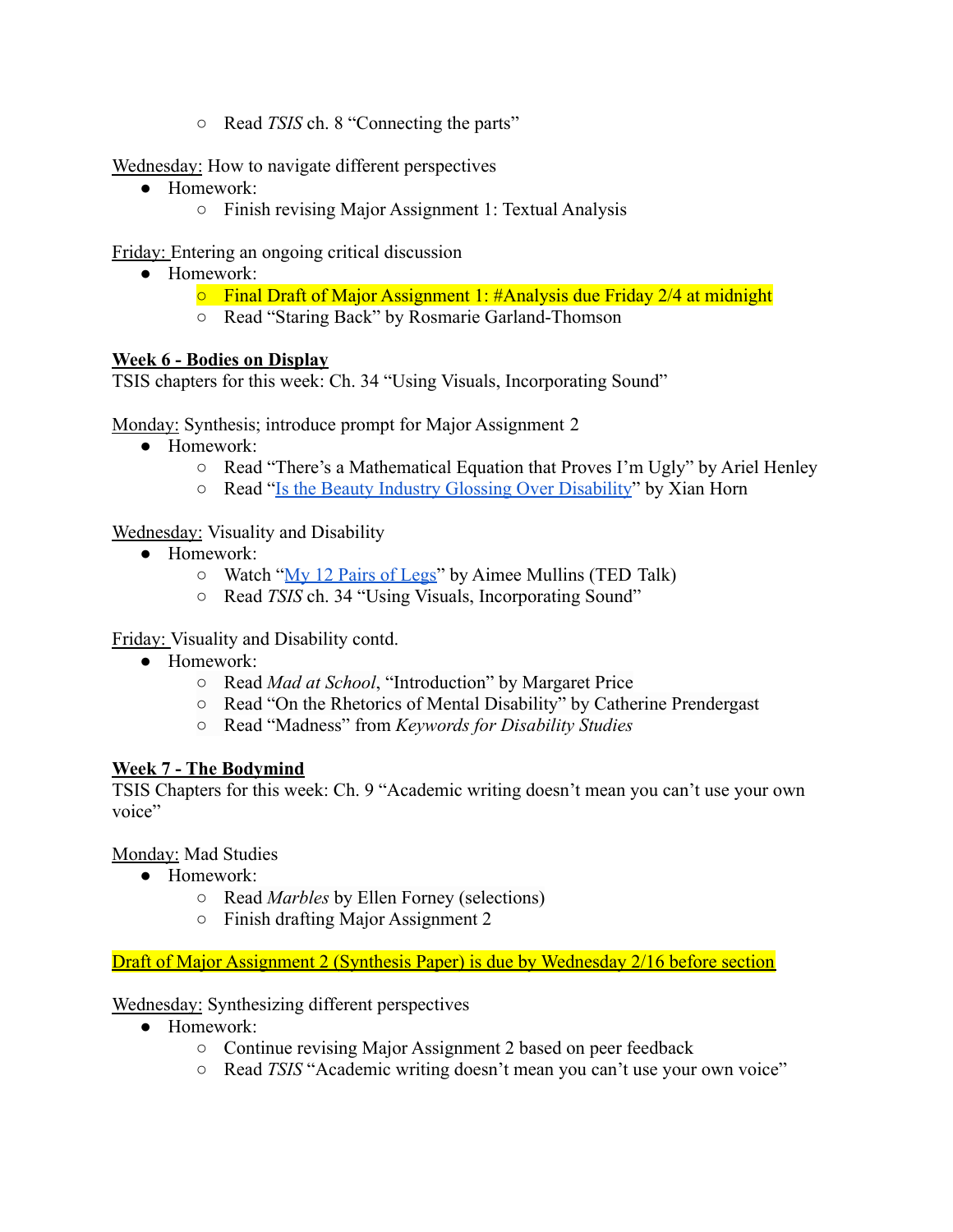Friday: Synthesis contd.

- Homework:
	- Read "Disability in the Media" by Lennard Davis
	- *○* "Why *The Theory of Everything* [is a Disappointing Depiction](https://slate.com/culture/2015/01/the-theory-of-everything-and-disability-why-eddie-redmayne-shouldnt-get-the-oscar-for-playing-stephen-hawking.html) of Disability" by Scott Jordan Harris

### **Week 8 - Disability and Popular Culture**

Monday: NO CLASS - Presidents' Day Holiday - Winter 2022

Wednesday: Locating disability in culture

- Homework:
	- Watch "I've got 99 Problems and Palsy's Just One" by Maysoon Zayid (TED Talk)
	- Read "Representation" from *Keywords for Disability Studies*

Friday: Representation

- Homework:
	- Minor Assignment 3 due Friday 2/25 by midnight
	- Read "[TV Depictions of Disability Have Come A Long](https://www.buzzfeednews.com/article/lauradorwart/tv-depictions-of-disability-have-come-a-long-way) Way" by Laura Dorwart

### **Week 9 - Disability and Popular Culture contd.**

Monday: Representation cont.; go over Portfolio prompt.

- Homework:
	- Read *TSIS* ch. 11 "Using the Templates to Revise"
	- Continue revising Major Assignment 2
	- Read "Witnessing" from *Representing Autism* by Stuart Murray

Wednesday: Entering the conversation

- Homework:
	- Read "What 'Hawkeye' gets Right About Deafness–and what it Glosses Over" by Alison Stine

Friday: Continue analysis practice and developing your own voice

● Homework:

○ Final Draft of Major Assignment 2 (Synthesis Paper) due Friday 3/4 at midnight

# **Week 10 - Conclusion**

Monday: Continue application of course concepts and skills.

- Homework:
	- Work on Final Portfolio